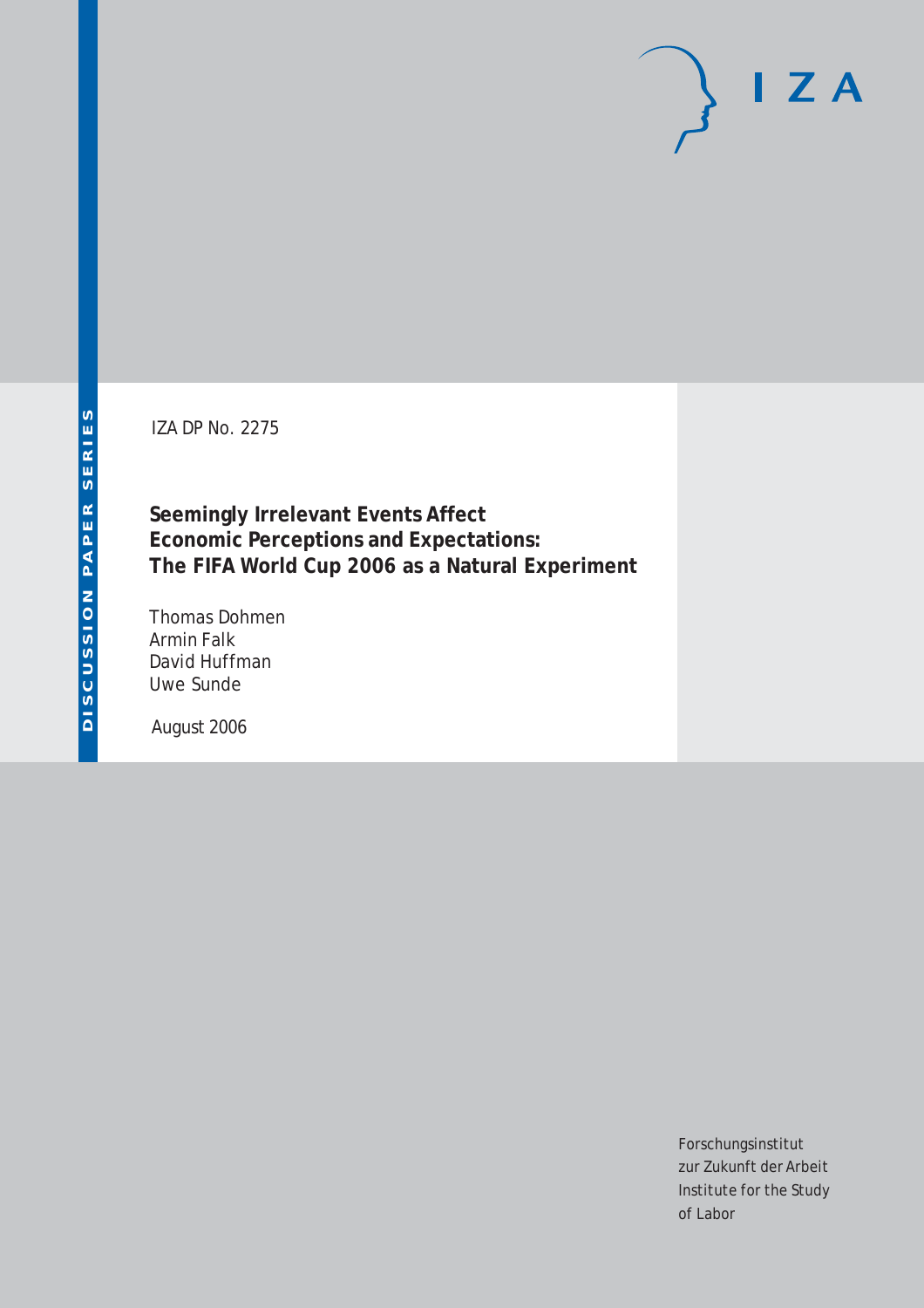# **Seemingly Irrelevant Events Affect Economic Perceptions and Expectations: The FIFA World Cup 2006 as a Natural Experiment**

### **Thomas Dohmen**

*IZA Bonn* 

### **Armin Falk**

*IZA Bonn and University of Bonn* 

### **David Huffman**

*IZA Bonn* 

### **Uwe Sunde**

*IZA Bonn and University of Bonn* 

### Discussion Paper No. 2275 August 2006

IZA

P.O. Box 7240 53072 Bonn Germany

Phone: +49-228-3894-0 Fax: +49-228-3894-180 Email: [iza@iza.org](mailto:iza@iza.org)

Any opinions expressed here are those of the author(s) and not those of the institute. Research disseminated by IZA may include views on policy, but the institute itself takes no institutional policy positions.

The Institute for the Study of Labor (IZA) in Bonn is a local and virtual international research center and a place of communication between science, politics and business. IZA is an independent nonprofit company supported by Deutsche Post World Net. The center is associated with the University of Bonn and offers a stimulating research environment through its research networks, research support, and visitors and doctoral programs. IZA engages in (i) original and internationally competitive research in all fields of labor economics, (ii) development of policy concepts, and (iii) dissemination of research results and concepts to the interested public.

IZA Discussion Papers often represent preliminary work and are circulated to encourage discussion. Citation of such a paper should account for its provisional character. A revised version may be available directly from the author.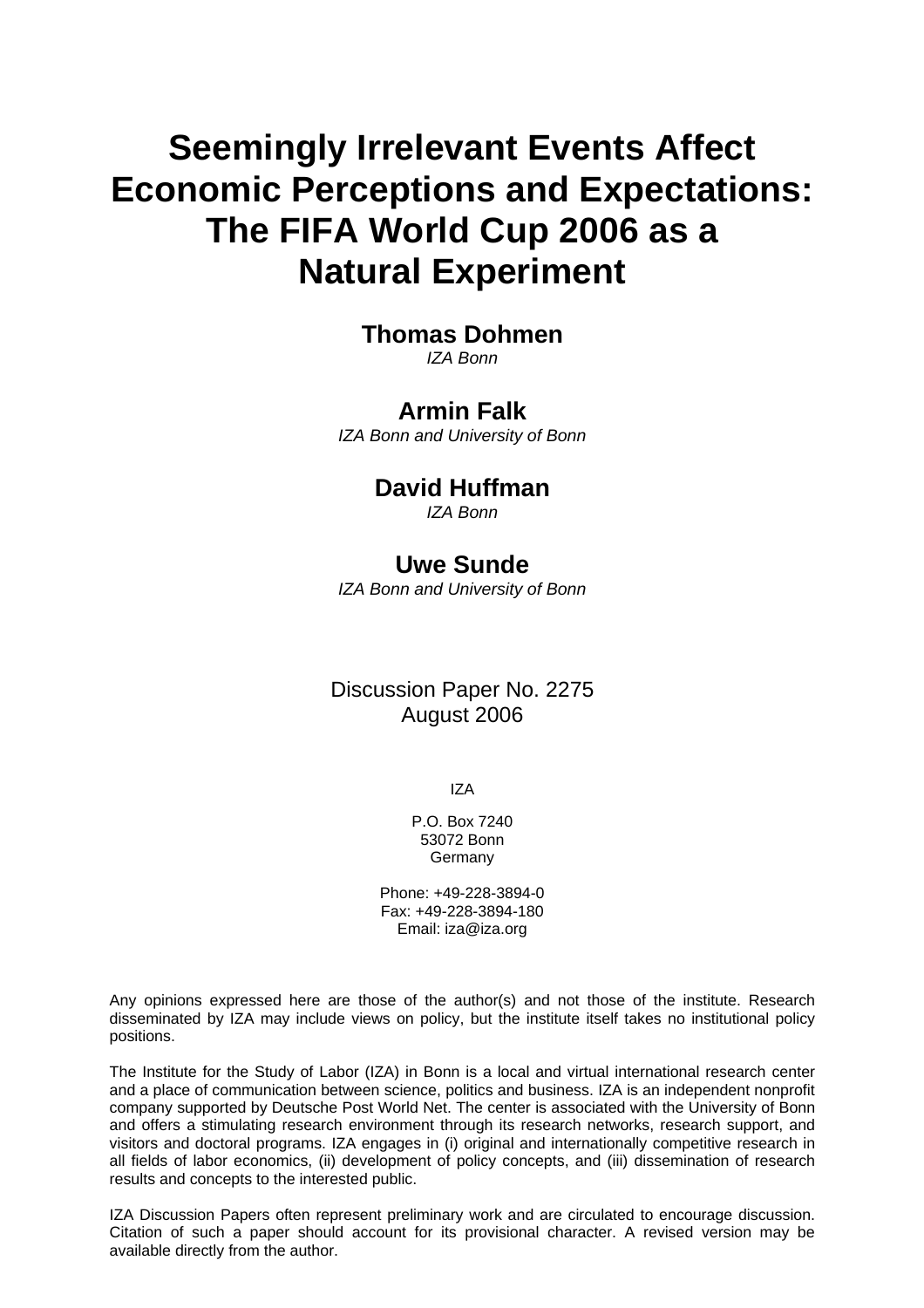IZA Discussion Paper No. 2275 August 2006

## **ABSTRACT**

### **Seemingly Irrelevant Events Affect Economic Perceptions and Expectations: The FIFA World Cup 2006 as a Natural Experiment**

Prominent economic theories have emphasized the role of commonly held perceptions and expectations for determining macroeconomic outcomes. A key empirical question is how such collectively held beliefs are formed. We use the FIFA World Cup 2006 as a natural experiment. We provide direct evidence that seemingly irrelevant events (the outcomes of soccer matches) can systematically affect individual perceptions about economic prospects, both on a personal and economy-wide level.

JEL Classification: D8, D0, E0

Keywords: expectation formation, sunspots, soccer world cup, macroeconomic outcomes, psychology

Corresponding author:

Thomas Dohmen Institute for the Study of Labor (IZA) P.O. Box 7240 D-53072 Bonn Germany E-mail: [dohmen@iza.org](mailto:dohmen@iza.org)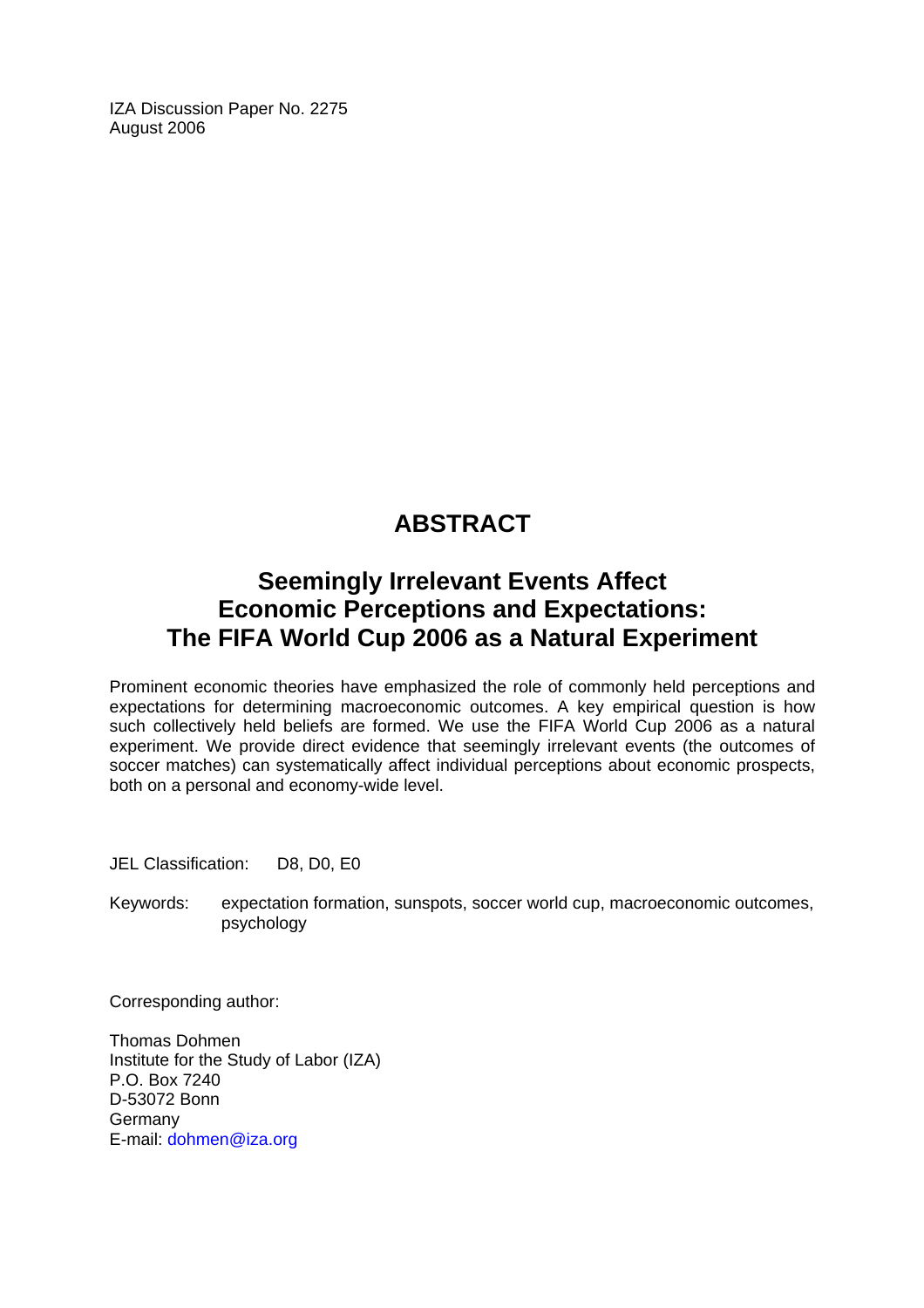#### **1. Introduction**

Macroeconomic outcomes such as the rate of economic growth, the business cycle, or stock market fluctuations are the outcome of decisions taken at the level of individuals. Microfounded theories have emphasized the importance of the perceptions and expectations of individuals for determining the macroeconomic outcomes that emerge from such interactions (see, e.g., Keynes, 1936; Cass and Shell, 1983; Cooper and John, 1988; Woodford, 1990; Morris and Shin, 1998). For example, in the presence of multiple equilibria, a critical mass of individuals with certain perceptions or expectations has the potential to tip the process towards a particular outcome. A key empirical question is how such collectively held perceptions and expectations are determined.

This paper provides direct evidence that seemingly irrelevant events can affect the formation of collective perceptions and expectations.<sup>1</sup> We use the FIFA World Cup 2006 in Germany as a natural experiment. We report the results of representative telephone surveys that were conducted exactly one day after each of the seven matches played by the German national team. As a control we ran the same interview prior to the start of the tournament. We show that the unexpectedly good performance of the German soccer team improved both economic perceptions and expectations. This holds on an individual level as well as on an economy-wide level. In the next section we describe the data. Section 3 contains the results and Section 4 concludes.

#### **2. Data**

 $\overline{a}$ 

Like the Olympics, the FIFA World Cup takes place every four years, each time in a different host country. This year's World Cup was hosted by Germany. Teams from 32

<span id="page-3-0"></span><sup>&</sup>lt;sup>1</sup>An irrelevant event (for example, a sunspot) reflects "extrinsic uncertainty, that is, random phenomena that do not affect tastes, endowments, or production possibilities" (Cass and Shell, 1983, p. 194).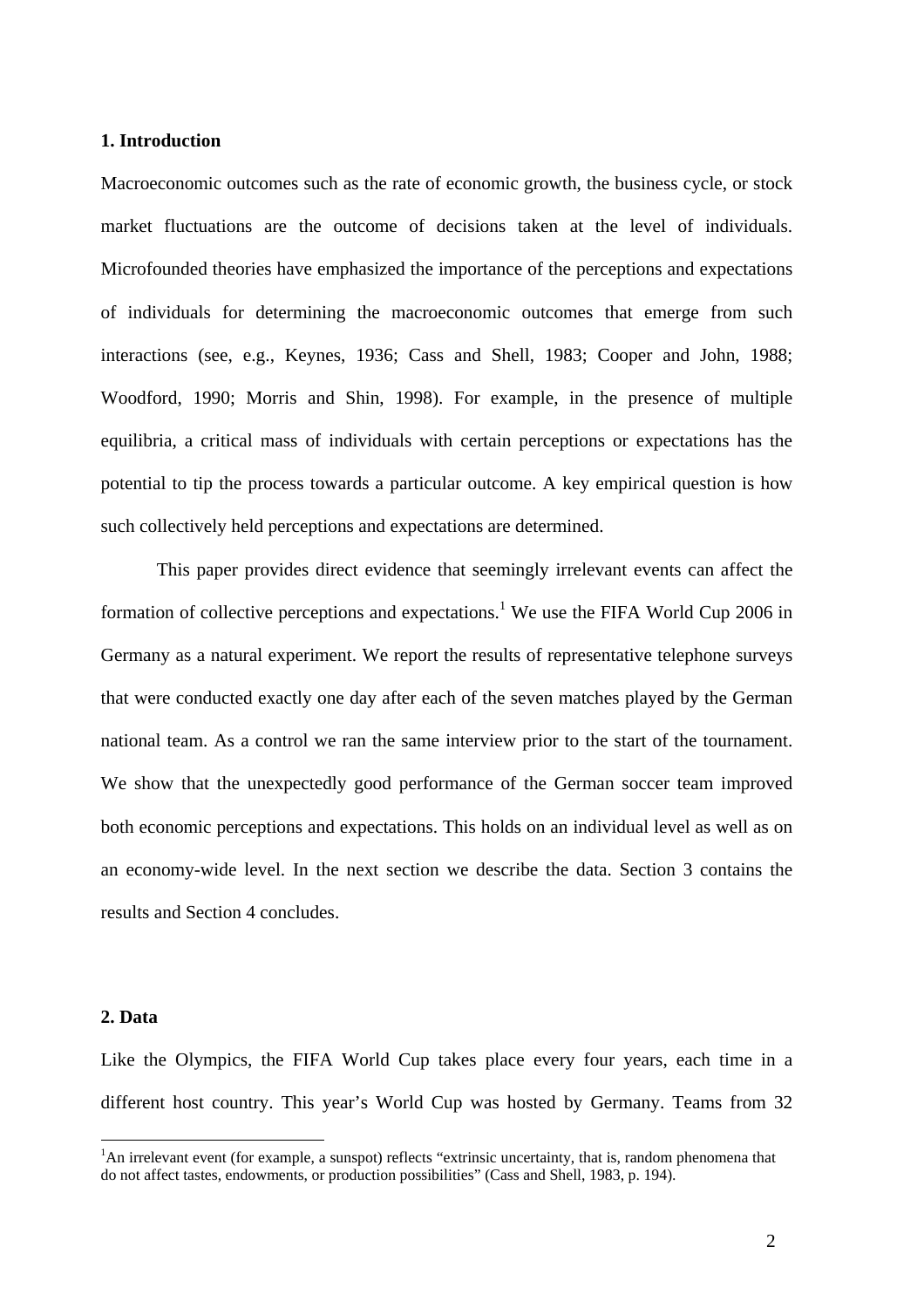different nations participate. Nations must first compete in regional confederations in order to qualify. The World Cup tournament has two stages. The first is a group phase in which the teams compete in groups of four. The best two teams from each group advance to the second phase. The second phase is a single elimination tournament; losing one match means that a team is out.

During the FIFA World Cup, we conducted telephone surveys exactly one day after each of the seven matches played by the German national team. As a control we ran the same interview eleven days prior to the start of the tournament. The data were thus collected on 8 different dates: The first interview took place on May  $29<sup>th</sup>$ . The other seven interviews were held on June  $10^{th}$ , June  $15^{th}$ , June  $21^{st}$ , June  $25^{th}$ , July  $1^{st}$ , July  $5^{th}$  and July  $9^{th}$ . Note that economic fundamentals are unlikely to have changed in the short span of time between interview dates. Also, note that the design mitigates the possibility that short-lived enthusiasm, present only immediately following each of the matches, drives our results. The interview does not occur until late in the afternoon on the next day.

The interview was conducted by experienced professional interviewers of *Infas*, one of Germany's leading and most distinguished institutes in the field of social science survey research. In each of the eight interview waves, about 400 subjects were interviewed. Importantly, each individual wave is a representative sample for the adult population aged 18 to 65 in Germany, drawn separately and exclusively from the population. In total, we have data on 3,231 subjects. A few of these have missing information on relevant variables.

The sampling procedure takes several steps: First, households are sampled based on entries in the telephone register, and also on randomly generated phone numbers to ensure a positive inclusion probability for numbers that are not listed in the official register. A stratified sampling design is then used that takes into account the shares of the population living in various regions. Once a sampled household is reached, a person is randomly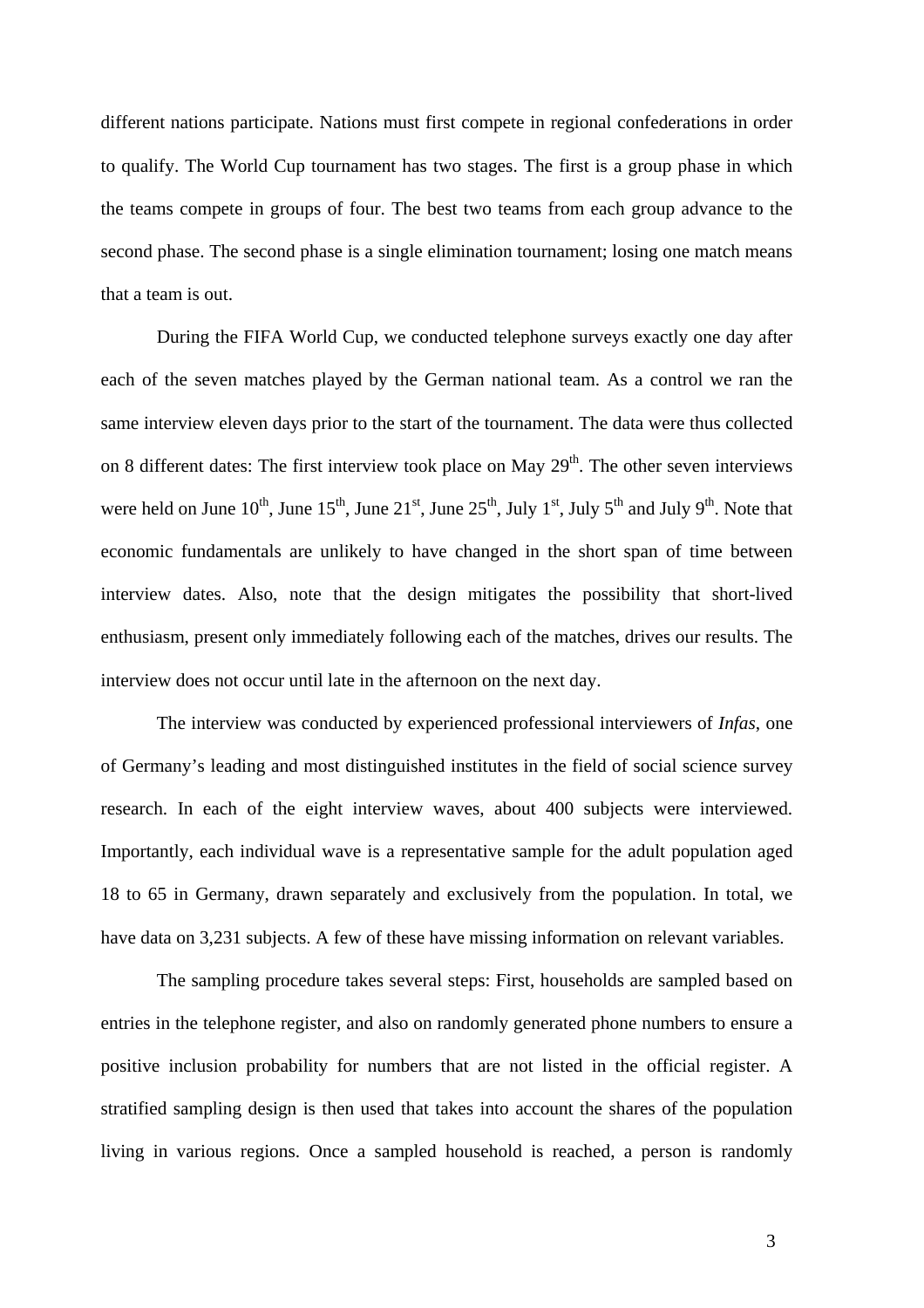selected among all persons who permanently live in the household and are in the target group (i.e., aged 18 to 65 years). Randomization within the household is achieved by using the "birthday method", i.e., the interviewer asks to speak to the household member who is in the target group, and has the most recent birthday.<sup>2</sup>

Subjects were asked for their assessment of the current economic situation *in Germany*, their *personal* economic situation, and their expectation about changes in these economic conditions one year into the future. Perceptions of the current economic situation in Germany were elicited by the following question, translated from German: "Generally speaking, how do you judge the current economic situation in Germany?" Answers were given on a five point scale with answer categories "very good", "good" "somewhat good/somewhat bad", "bad" and "very bad". The data are coded such that a value of 1 means "very bad" and 5 means "very good". The wording of the question eliciting expectations about economic conditions in one year, translated from German, is as follows: "And what do you think, how will economic conditions in Germany be in one year?" There were again five answer categories ranging from "much better than today", "somewhat better than today", "constant", "somewhat worse than today" to "much worse than today". We coded answers from 1 to 5 such that a higher value corresponds to a more positive expectation.

The questions about a subject's perception and expectation about his/her *personal* economic situation read, respectively: "How do you judge your own personal economic situation today?" and "What do you think: how will your personal economic situation be one year from now?" The answer categories were the same as for the respective questions about the economic conditions in Germany in general. The questionnaire also included

 $\overline{a}$ 

<span id="page-5-0"></span> $2$  If this person was not present, the interviewer tried to schedule an appointment for a re-call with the individual at a later time on the same day. If this was not possible, the household was disregarded as a sampling unit.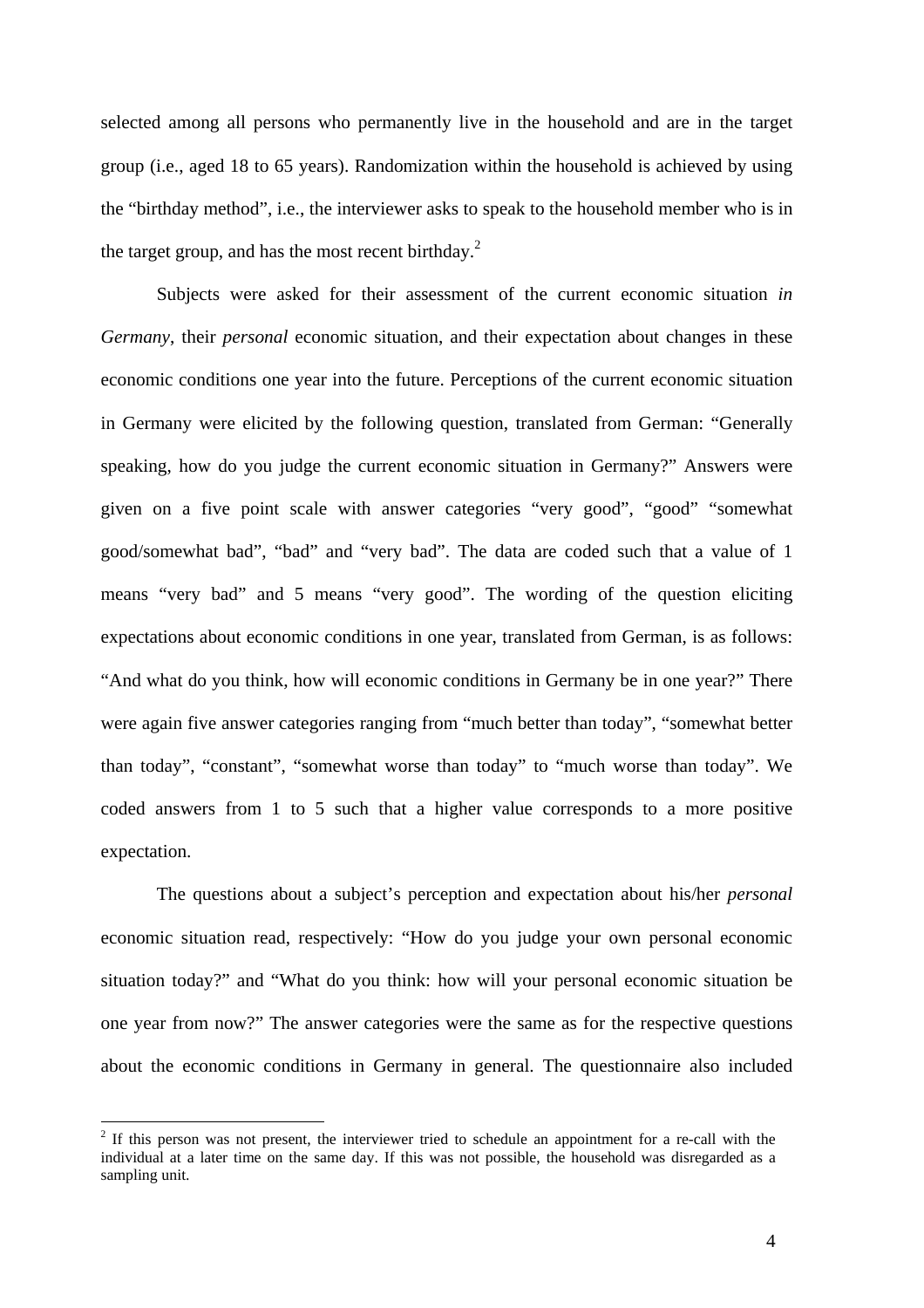questions about socio-demographic characteristics such as age, gender, household size, and net household income measured in five categories: less than 500 Euros, 500 -1,499 Euros, 1,500 – 2,499 Euros, 2,500 – 3,999 Euros, 4,000 Euros or more (1 Euro ~ 1.27 US Dollar). Table 1 presents descriptive characteristics for the subjects interviewed in each of the different waves.

#### **3. Results**

 $\overline{a}$ 

The German team performed unexpectedly well in the World Cup. Despite being ranked only  $19<sup>th</sup>$  by FIFA before the start of the tournament, they won every match except for the semi-final, and ultimately placed  $3<sup>rd</sup>$  $3<sup>rd</sup>$ . This surprisingly successful performance induced a wave of enthusiasm and identification of the German population with the German soccer team. For example, many cities repeatedly enlarged the size of public viewing spaces during the course of the World Cup, to accommodate the increasingly large crowds of German fans.<sup>[4](#page-6-1)</sup> By the end of the tournament, hundreds of thousands of little German flags were posted on cars and buildings, and many people were wearing soccer shirts, or had used grease paint to put flags on their cheeks.

We hypothesize that this enthusiasm also carried over to the economic domain, creating a positive impact on expectations regarding personal and national economic prospects. Table 2 presents regressions testing this hypothesis. The dependent variables in Columns (1) and (2) are individuals' assessments of the current economic condition in Germany, and their own personal economic situations, respectively. Columns (3) and (4)

<span id="page-6-0"></span><sup>&</sup>lt;sup>3</sup> Germany played the opening match of the tournament against Costa Rica, on June  $9<sup>th</sup>$ , and won 4 to 2. The German team then won the remaining two group matches against Poland  $(1:0)$ , on June  $14<sup>th</sup>$ , and against Ecuador (3:0), on June  $20<sup>th</sup>$ . Germany proceeded to the round of 16 as the winner of its group, and then eliminated Sweden by winning 2 to 0 on June  $24<sup>th</sup>$ . In the quarter-final Germany won against Argentina, on June  $30<sup>th</sup>$ , after penalty shootouts (5:3). In the semi-final on July  $4<sup>th</sup>$ , Germany lost against Italy in overtime, 0 to 2. Germany played the consolation match for 3rd place on July  $8<sup>th</sup>$ , and won 3 to 1 against Portugal.

<span id="page-6-1"></span>For example, about 1,000,000 people watched the quarter-final match, Germany against Argentina, in the public viewing area in Berlin (see <http://fifaworldcup.yahoo.com/06/de/060702/1/5gpe.html>).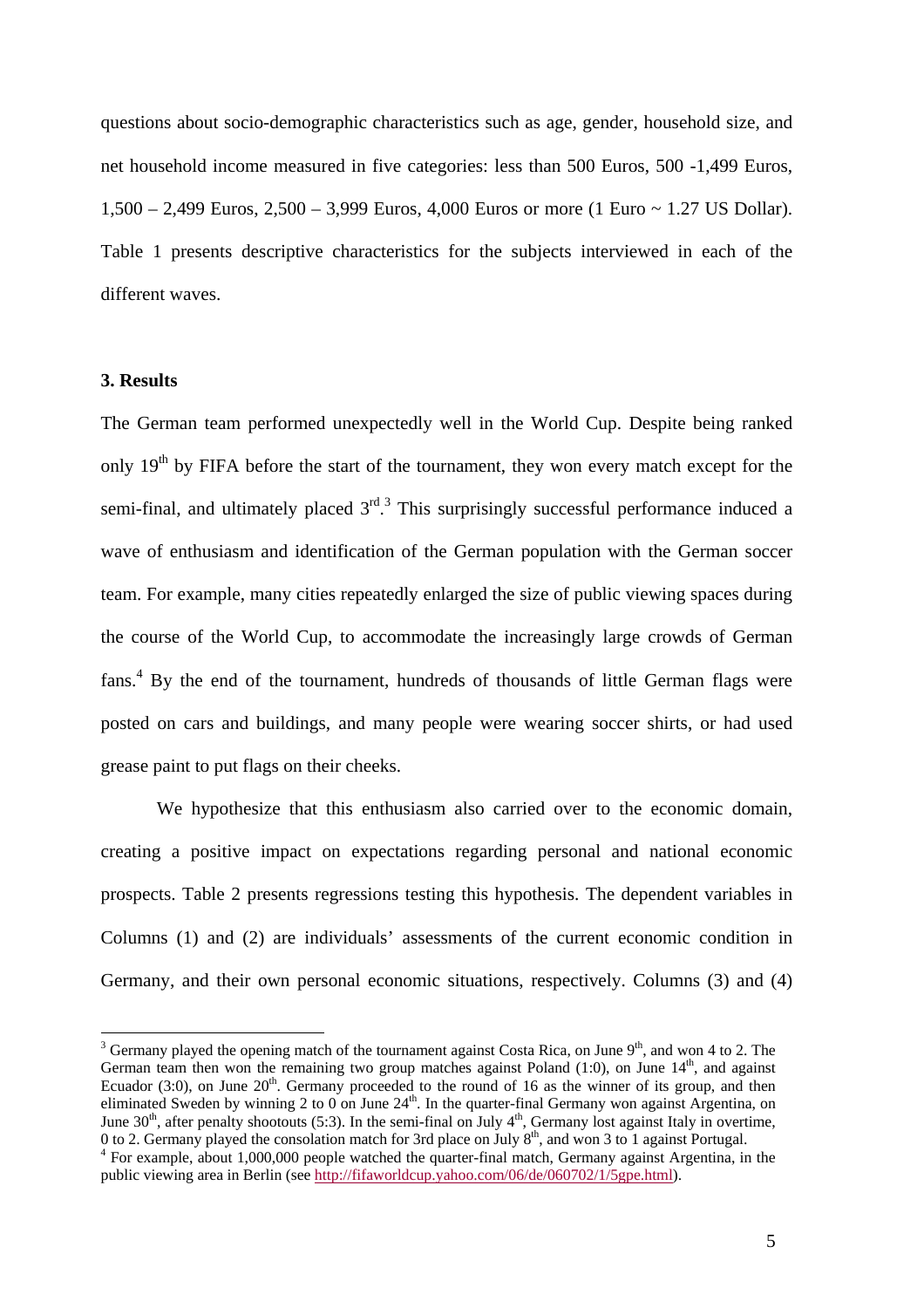report the respondents' assessments of how much they expect economic conditions to change in the next year – relative to current levels. Economic changes for Germany as a whole are reported in Column (3) while Column (4) shows expected changes concerning personal economic conditions. The explanatory variables of interest are dummy variables, which indicate whether the assessment was made after a group match, after the match in the round of 16, after the quarter-final, after the semi-final, or after the consolation match for third place. The omitted category consists of responses collected in the control wave prior to the FIFA World Cup. All regression models also include controls for gender, age, net household income, and household size.

All coefficients on the variables of interest are positive and most are highly significant, which provides strong evidence in favor of the hypothesis. The coefficients in Column (1), e.g., show that relative to perceptions eleven days prior to the FIFA World Cup, perceptions about economic conditions in Germany were consistently higher after the group matches as well as after all matches in the second phase of the tournament. This effect is somewhat more pronounced for perceptions concerning Germany as a whole compared to perceptions about one's own economic conditions (see Column (2)). This result is quite intuitive in the sense that people typically have a much more profound understanding of their own situation than of general economic conditions. Similar results hold for expected economic changes, as shown in Columns (3) and (4). The positive coefficients for the dummy variables in Columns (3) and (4) that capture the effects of the tournament on economic expectations imply that respondents who were interviewed during the World Cup expect stronger improvements of general and personal economic conditions over the course of the next year than individuals who were asked about their economic expectations before the start of the tournament. The positive impact of the World Cup on expectations about future improvements in economic conditions is particularly striking, given that individuals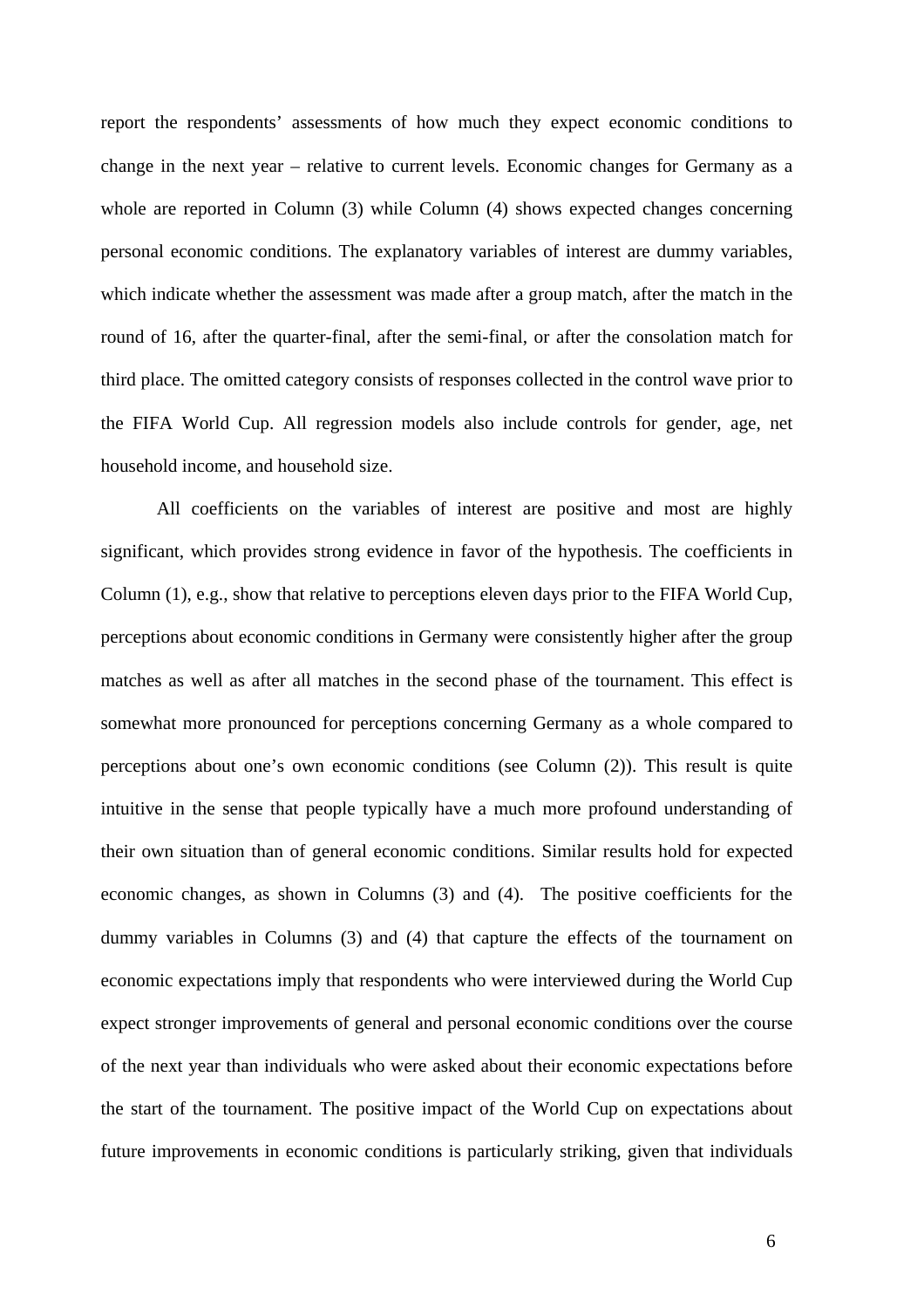interviewed during the World Cup already have a more positive perception of the strength of current economic conditions.

Note that in all columns the positive impact on economic perceptions and expectations is particularly strong after the German team's victory in the quarter-final match, which Germany won against Argentina, and after the consolation match, won against Portugal. The victory against Argentina was a surprise, given that Argentina was at that time one of the top favorites for winning the championship. The victory against Portugal cemented Germanys place among the top 3 teams, and was an inspiring finish. After the semi-final match, however, in which Germany lost against Italy, the effect on perceptions and expectations is relatively small and in fact insignificant in all columns but Column (1). In sum, results in Table 2 reveal that Germany's good performance in the World Cup led individuals to have more positive perceptions and expectations regarding economic conditions, both personally and for the economy in general.

Another way to assess the impact of the World Cup is to compare perceptions and expectations about economic conditions before and during the tournament. We therefore define a dummy variable which is 1 if the respondent was interviewed during the World Cup and 0 if the interview took place in the control wave prior to the start of the tournament. We regress perceptions and expectations about economic conditions on this dummy variable, and the same set of additional controls as in Table 2. The coefficient on the dummy variable gives the treatment effect. Table 3 reports the results of these regressions.

The treatment effect due to the World Cup is not only highly significant and positive in all regressions, but is also quite large. To give a sense for the magnitude of the World Cup effect we focus on the regression in Column (2) of Table 3 and ask the following question: By how much would an individual's income have to increase, in order to have a comparable impact on perceptions of the current personal economic situation? Note first that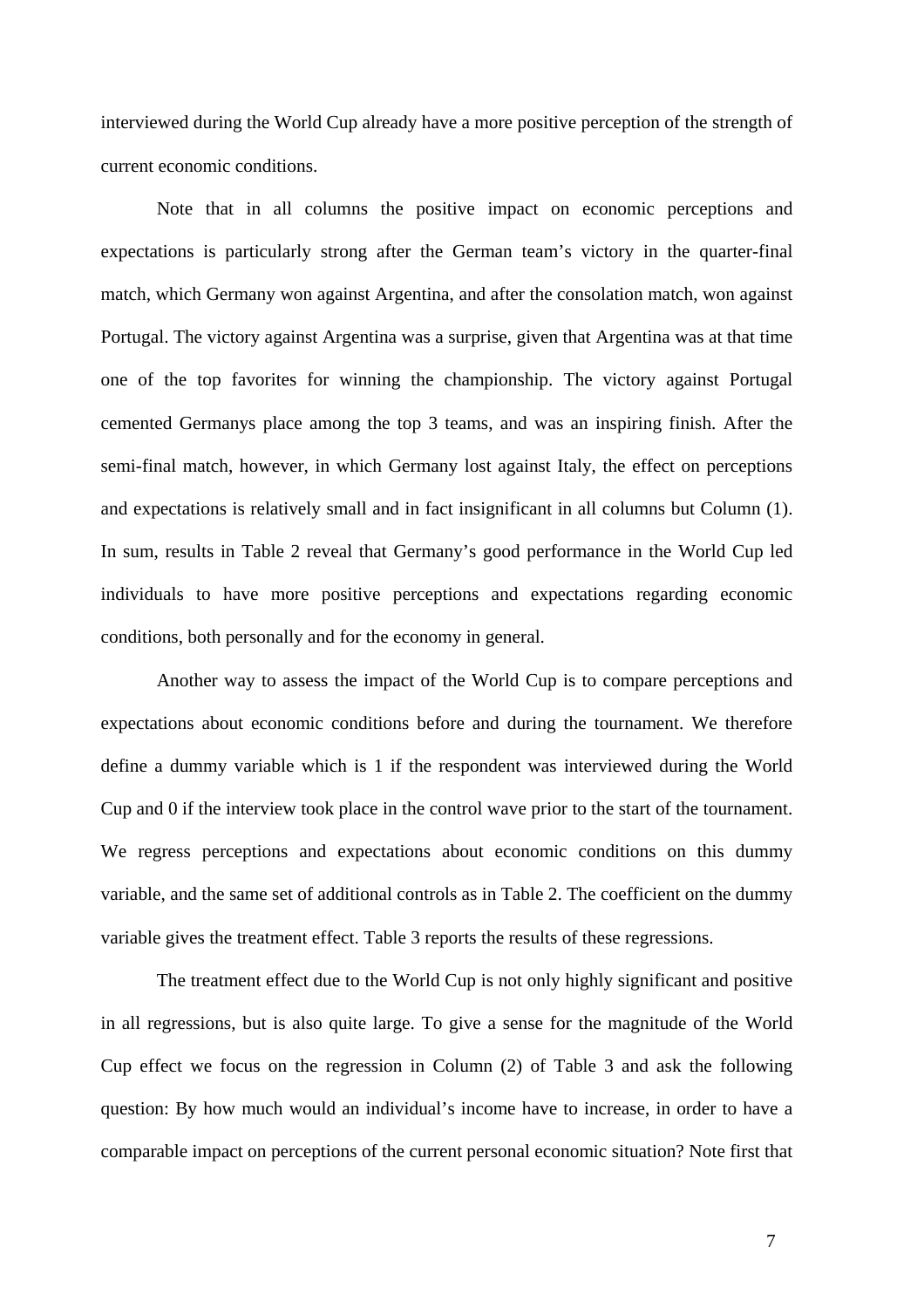perceptions of current personal conditions are significantly higher for higher income groups, as might be expected. A comparison of the relative impact of these two events (an increase in income vs. experiencing the World Cup) on personal economic conditions reveals that moving an individual from the midpoint of the median income category, which ranges from 1,500 to 2,499 Euros, to the midpoint of the next higher income category (an increase of 1,250 Euros), improves perceptions of personal economic situation by 0.245 points on the five point scale. This compares to a coefficient of 0.092 of the World Cup dummy (i.e., individuals who were interviewed during the World Cup perceive their personal economic situation to be 0.092 points better than individuals who were interviewed before the World Cup). Combining this information reveals that the tournament's impact on the perceived strength of an individual's current economic position is roughly comparable to an increase in income of  $(0.092/0.245) * 1,250$  Euros = 469 Euros. This is a 23.5 percent increase in net monthly household income for someone at the midpoint of the median income category. The magnitude of the World Cup effect is similar for individuals at different points of the income distribution.

It is noteworthy that the magnitude of the World Cup effect is even larger if we instead look at perceptions of current economic conditions in Germany. This is evident from the coefficients in Column (1). The World Cup has a similarly sizeable impact on expected future improvement of economic conditions. This can be inferred from the results of OLS regressions in Columns (3) to (4) of Table 3, where the dependent variables expectations about expected changes of general and personal economic conditions, respectively. Again, this impact on expectations about future improvements is particularly striking, because perceptions about current economic conditions are already substantially higher due to the World Cup treatment.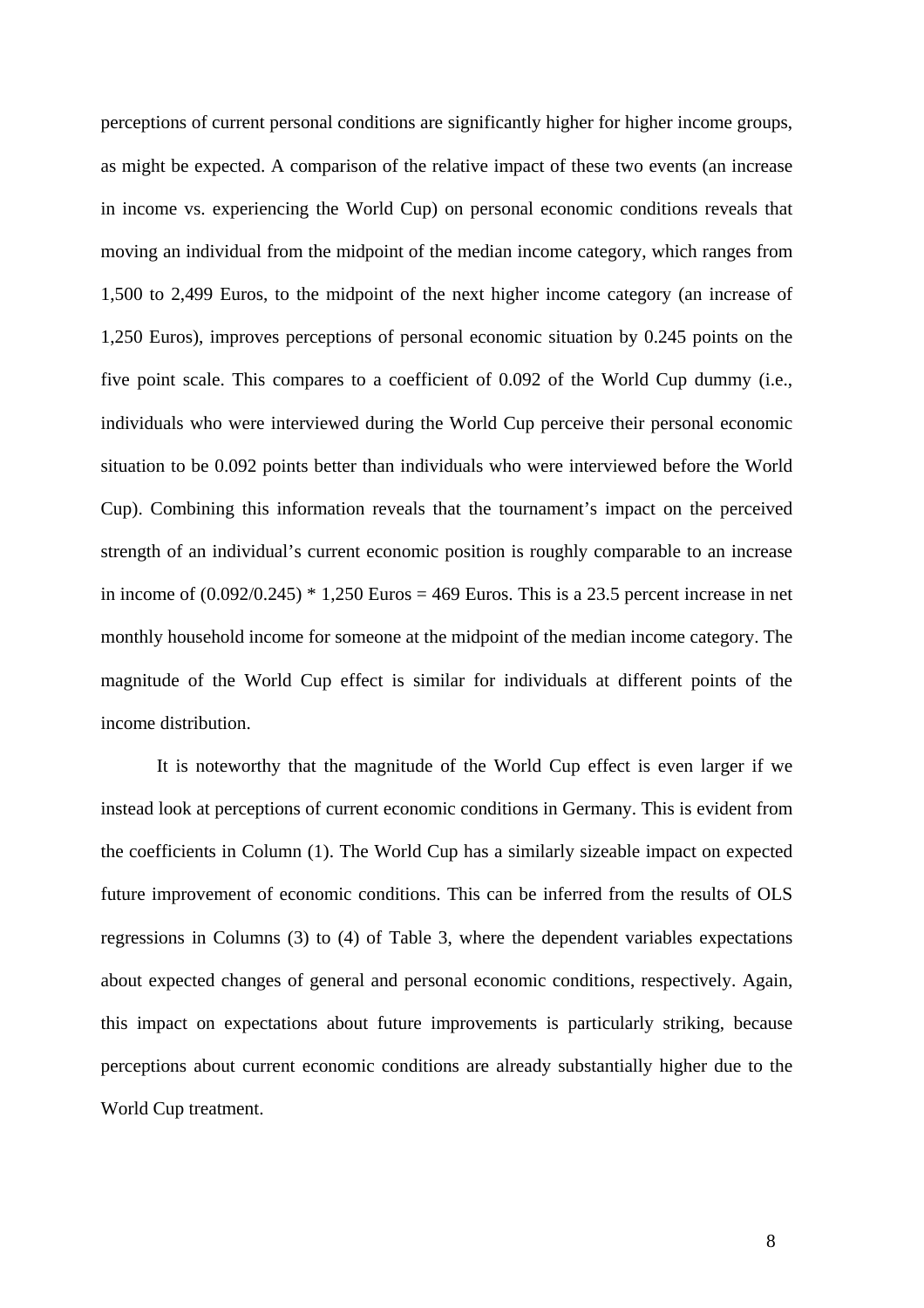#### **Conclusion**

In this paper we have reported the impact of a natural experiment, the FIFA World Cup 2006, on economic perceptions and expectations. Our findings provide direct evidence that seemingly irrelevant events can have a substantial impact on collective perceptions and expectations.

The importance of these findings derives from the fact that perceptions and expectations about economic conditions are crucial determinants of macroeconomic outcomes, as has been shown in previous empirical research, for example, Acemoglu and Scott (1994), Matsusaka and Sbordone (1995), and Chauvet and Guo (2003). In other words, our findings make a strong case for the conjecture that much of the economic action is driven by "psychology", a view going back at least until Keynes. Since we can directly link expectations and perceptions to the World Cup treatment, our results also offer an explanation for the observed link between fluctuations in stock prices and outcomes of sporting events (e.g., Edmans et al., forthcoming).

A potential limitation of our findings concerns the four week time period of the World Cup. One could argue that a four week change in perceptions and expectations is not sufficient to have lasting macroeconomic effects. However, this does not undermine the main point of the paper, which is to provide convincing evidence that seemingly irrelevant events can shape beliefs about the current and future state of the economy. Furthermore, while it is true that we have documented an increase in perceptions and expectations only during the World Cup, it is quite possible that the levels are still higher than before the tournament, at the time of writing five weeks later. It is also not clear whether a four week "treatment" is long or short. During the four weeks of the World Cup, millions of consumers and investors have made millions of decisions and plans, potentially influenced by the change in perceptions and expectations. Only the future will show whether the positive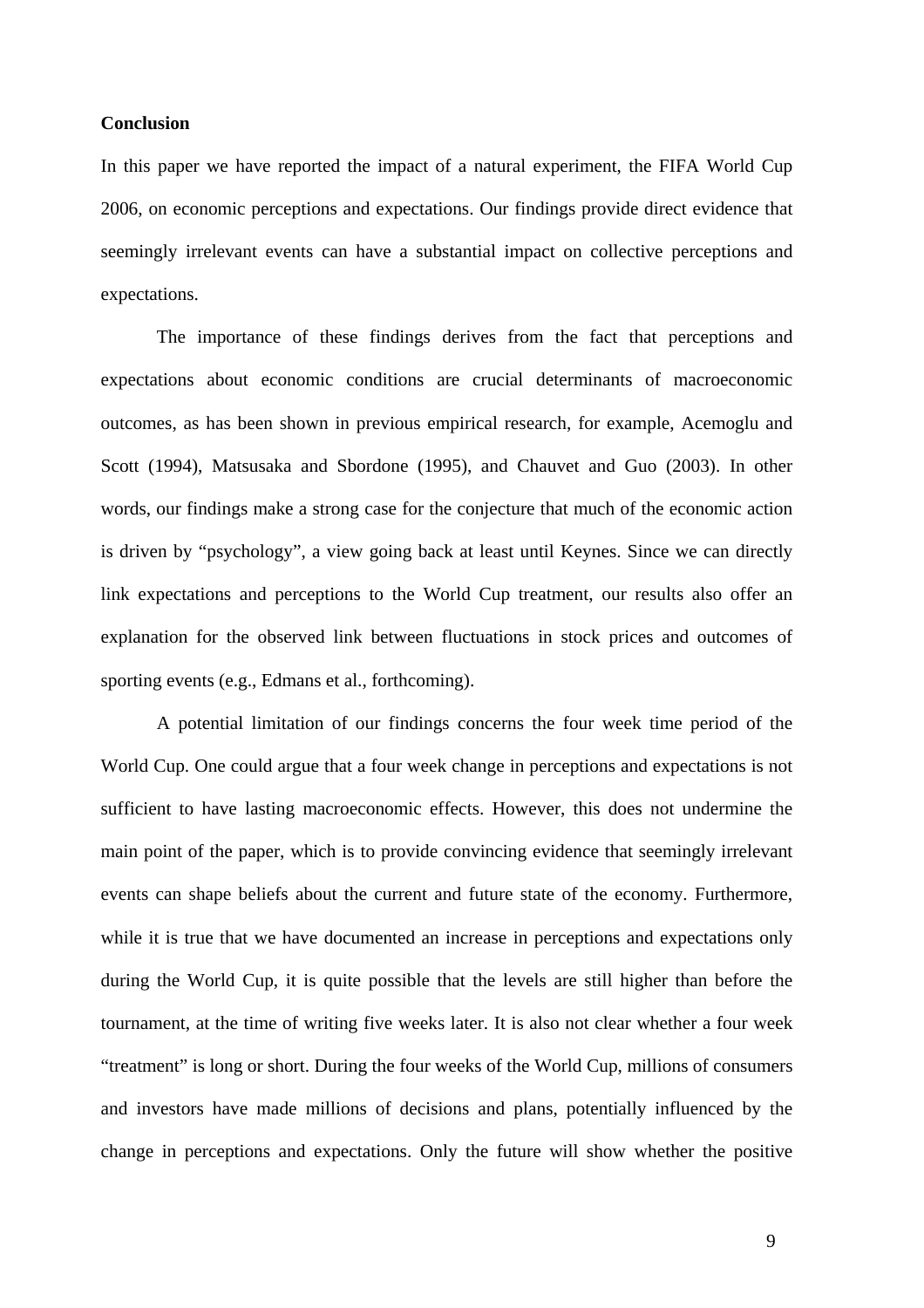changes in perceptions and expectations induced decisions that will have a large and lasting positive impact on macroeconomic performance.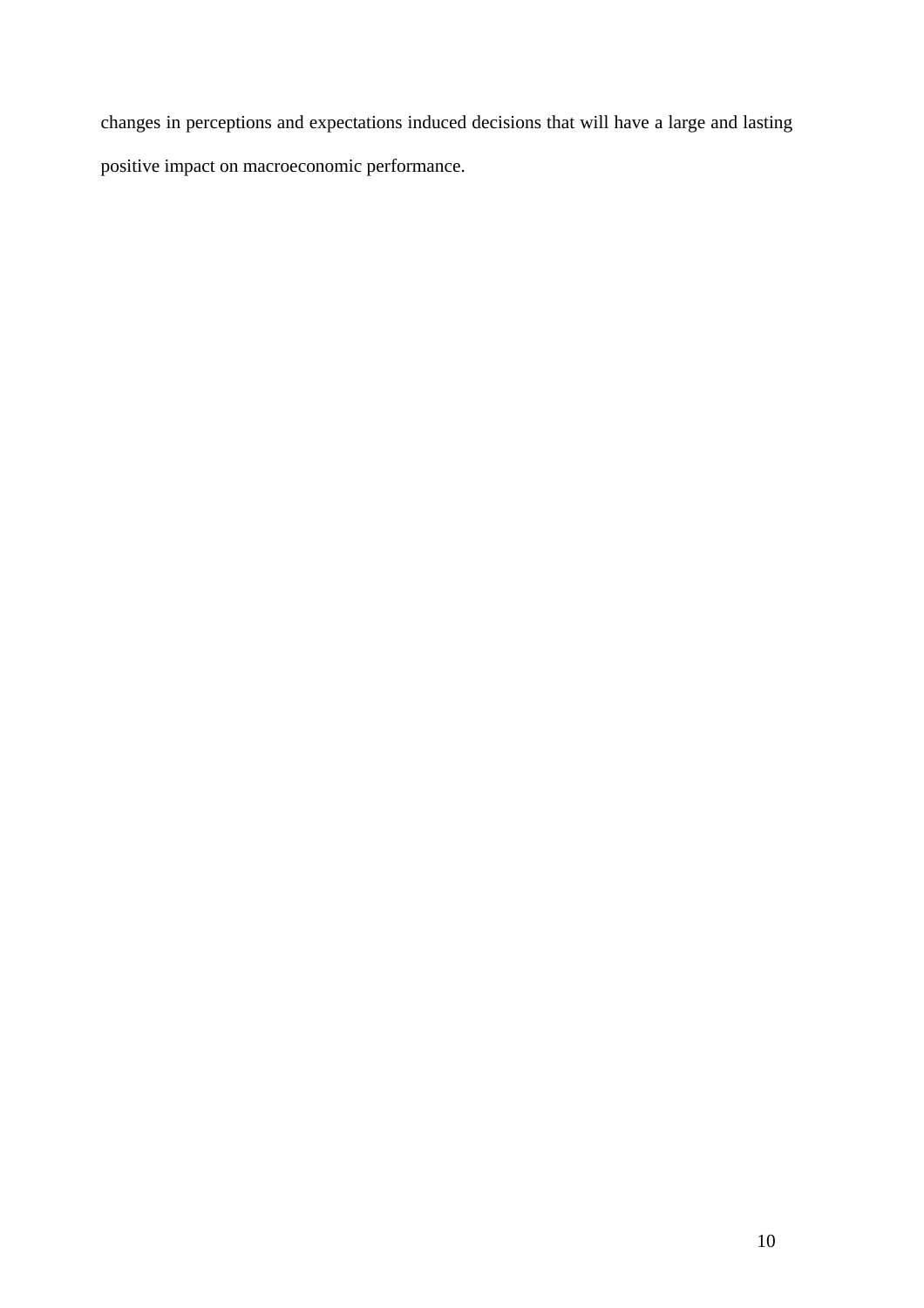#### **Acknowledgements**

The authors thank *Infas* for collecting the data.

#### **References**

- Acemoglu, D. and A. Scott, 1994, Consumer Confidence and Rational Expectations: Are Agents' Beliefs Consistent with the Theory?, *Economics Letters* 104, 1-19.
- Cass, D. and K. Shell, 1983, Do sunspots matter?, *Journal of Political Economy* 91, 193 227.
- Chauvet, M. and J.T. Guo, 2003, Sunspots, Animal Spirits, and Economic Fluctuations, *Macroeconomic Dynamics* 7, 140-169.
- Cooper, R. and A. John, 1988, Coordinating coordination failures in Keynesian Models, *Quarterly Journal of Economics* 103, 441-463.
- Edmans, A., Garcia, D., and O. Norli, forthcoming, Sports sentiment and stock returns, *Journal of Finance*.
- Keynes, J., 1936, The general theory of employment, interest and money. London: McMillan.
- Matsusaka, J.G. and A.M. Sbordone, 1995, Consumer Confidence and Economic Fluctuations, *Economic Inquiry* 33, 296-318.
- Morris, S. and H. Shin, 1998, Unique equilibrium in a model of self-fulfilling attacks, *American Economic Review* 88, 587 – 597.
- Woodford, M., 1990, Learning to believe in sunspots, *Econometrica* 58, 277-307.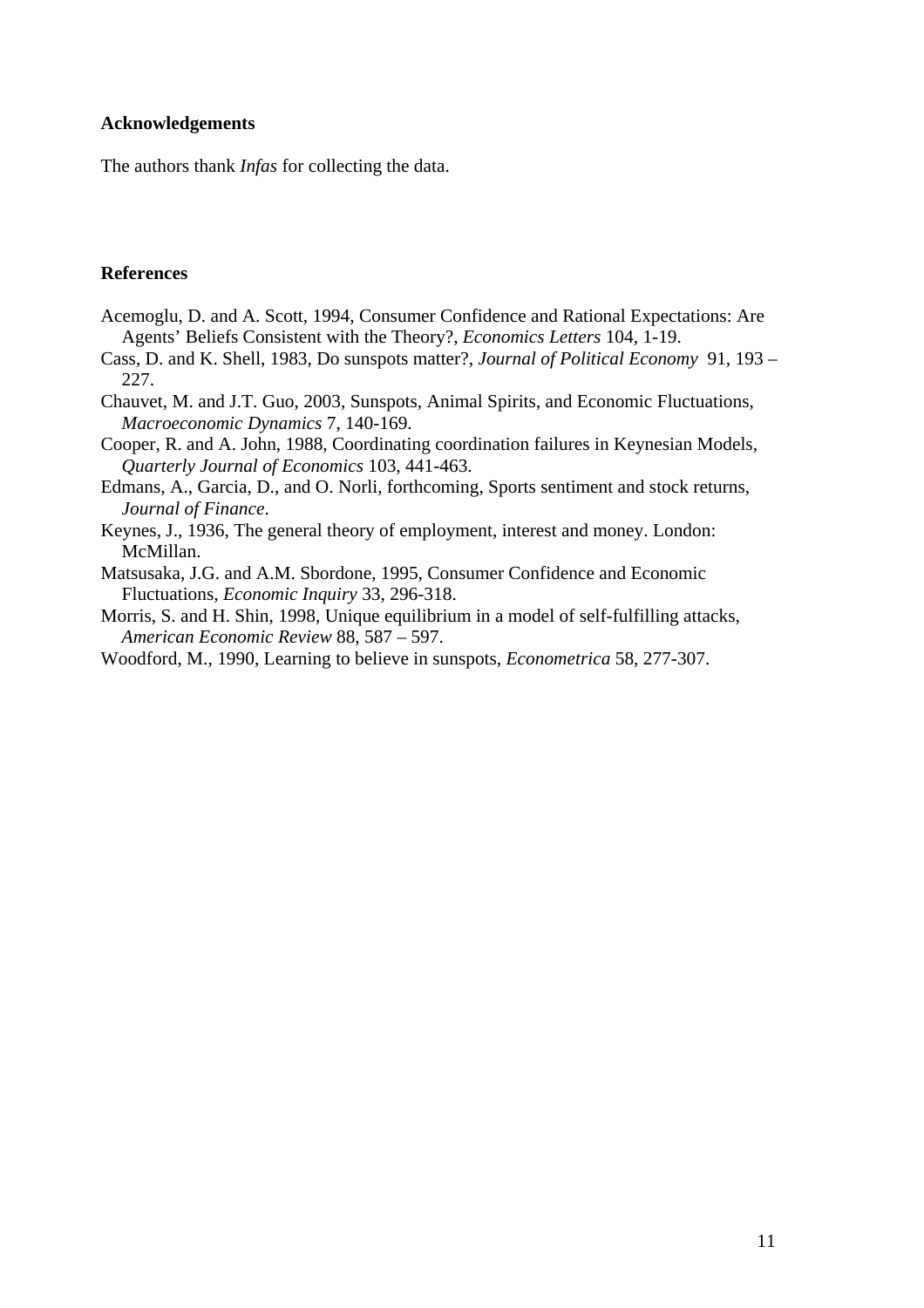|                 |       | Gender (1 if female)<br>Income Category<br>Age (in years) |       |                       | Number of<br>observations |      |                       |      |
|-----------------|-------|-----------------------------------------------------------|-------|-----------------------|---------------------------|------|-----------------------|------|
| Date of<br>Wave | Mean  | Standard<br>deviation                                     | Mean  | Standard<br>deviation | Median                    | Mean | Standard<br>deviation |      |
| 29 May          | 43.52 | 13.35                                                     | 0.538 | 0.499                 | 3                         | 3.37 | 1.01                  | 405  |
| 10 June         | 44.13 | 12.34                                                     | 0.524 | 0.500                 | 3                         | 3.20 | 1.05                  | 401  |
| 15 June         | 42.66 | 12.76                                                     | 0.525 | 0.500                 | 3                         | 3.08 | 1.02                  | 400  |
| 21 June         | 43.35 | 13.12                                                     | 0.519 | 0.500                 | 3                         | 3.06 | 1.11                  | 405  |
| 25 June         | 43.16 | 13.06                                                     | 0.519 | 0.500                 | 3                         | 3.04 | 1.01                  | 405  |
| 1 July          | 44.53 | 13.27                                                     | 0.519 | 0.500                 | 3                         | 2.97 | 1.04                  | 405  |
| 5 July          | 44.25 | 12.91                                                     | 0.519 | 0.500                 | 3                         | 3.08 | 1.04                  | 405  |
| 9 July          | 44.17 | 12.97                                                     | 0.519 | 0.500                 | 3                         | 2.91 | 1.04                  | 405  |
| Total           | 43.72 | 12.98                                                     | 0.522 | 0.500                 | 3                         | 3.09 | 1.05                  | 3231 |

#### **Table 1: Descriptive Statistics**

Notes: There are five income categories coded from 1 to 5: less than 500 Euros, 500 -1,499 Euros, 1,500 – 2,499 Euros, 2,500 – 3,999 Euros, 4,000 Euros or more.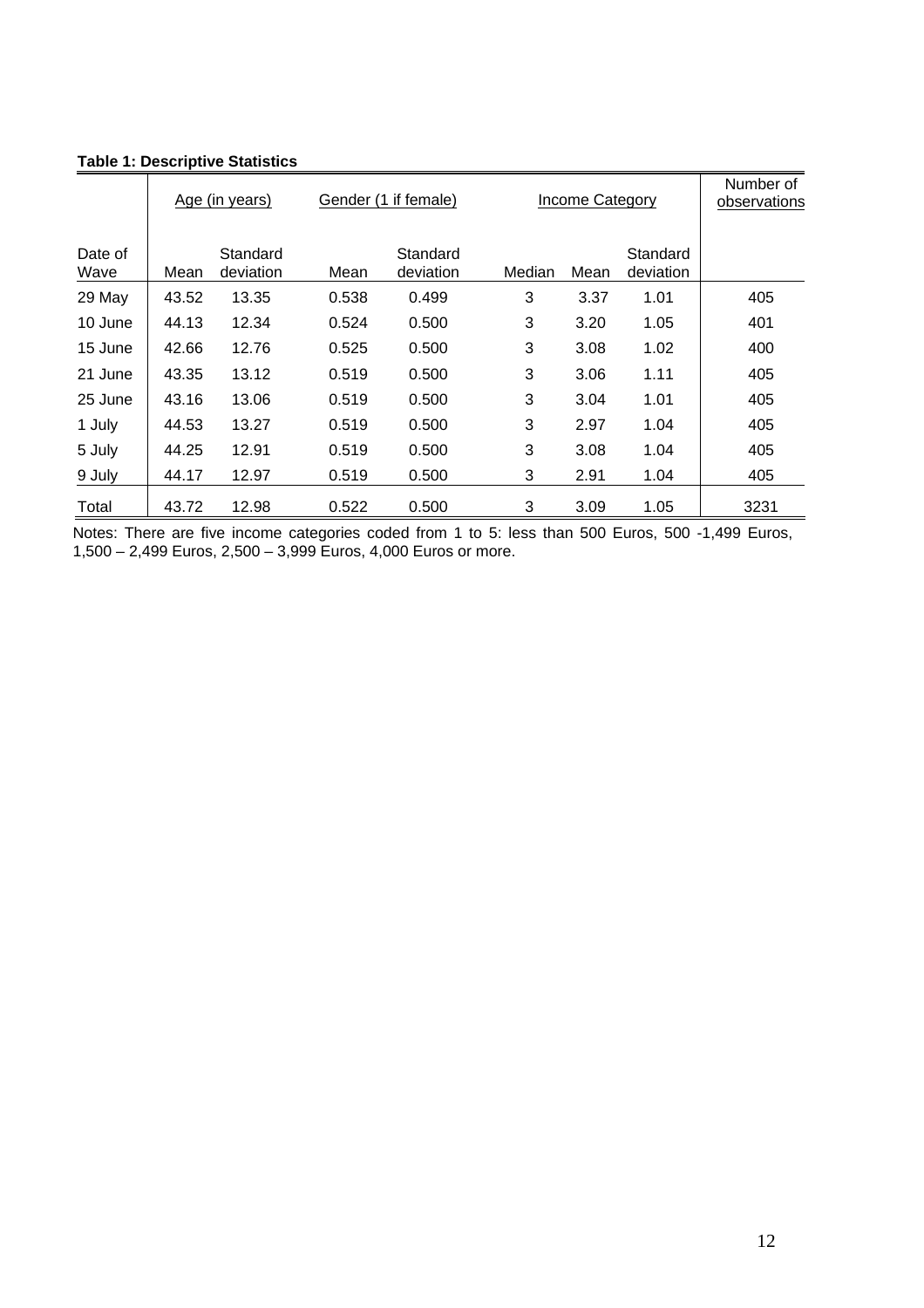|                                 | Dependent Variable: Assessment of                       |             |             |             |
|---------------------------------|---------------------------------------------------------|-------------|-------------|-------------|
|                                 | Current economic situation<br>Future economic situation |             |             |             |
|                                 | in Germany                                              | personal    | in Germany  | personal    |
|                                 | (1)                                                     | (2)         | (3)         | (4)         |
| Group matches                   | $0.184***$                                              | $0.111*$    | $0.152**$   | $0.155**$   |
|                                 | [0.063]                                                 | [0.065]     | [0.062]     | [0.064]     |
| Round of 16                     | $0.248***$                                              | 0.08        | 0.042       | 0.056       |
|                                 | [0.077]                                                 | [0.079]     | [0.076]     | [0.078]     |
| Quarter-final                   | $0.223***$                                              | $0.269***$  | $0.161**$   | $0.134*$    |
|                                 | [0.077]                                                 | [0.079]     | [0.076]     | [0.078]     |
| Semi-final                      | $0.158**$                                               | 0.111       | 0.063       | 0.127       |
|                                 | [0.077]                                                 | [0.079]     | [0.075]     | [0.078]     |
| Consolation match for 3rd place | $0.254***$                                              | $0.202**$   | $0.205***$  | $0.185**$   |
|                                 | [0.077]                                                 | [0.079]     | [0.076]     | [0.078]     |
| 1 if female                     | $-0.362***$                                             | $-0.065$    | $-0.148***$ | $-0.101***$ |
|                                 | [0.039]                                                 | [0.040]     | [0.038]     | [0.039]     |
| Age in years                    | $-0.003**$                                              | $-0.001$    | $-0.004***$ | $-0.025***$ |
|                                 | [0.002]                                                 | [0.002]     | [0.002]     | [0.002]     |
| Net monthly household income:   |                                                         |             |             |             |
| less than 500 Euros             | $-0.05$                                                 | $-0.785***$ | 0.075       | 0.107       |
|                                 | [0.099]                                                 | [0.100]     | [0.097]     | [0.101]     |
| 500 to 1499 Euros               | $-0.207***$                                             | $-0.564***$ | $-0.151***$ | 0.009       |
|                                 | [0.053]                                                 | [0.054]     | [0.052]     | [0.053]     |
| 2500 to 3999 Euros              | $0.141***$                                              | $0.394***$  | $0.096*$    | 0.056       |
|                                 | [0.053]                                                 | [0.055]     | [0.052]     | [0.054]     |
| 4000 Euros or more              | $0.341***$                                              | $0.941***$  | $0.244***$  | $0.226***$  |
|                                 | [0.074]                                                 | [0.080]     | [0.072]     | [0.075]     |
| Information on income missing   | 0.072                                                   | 0.113       | $-0.063$    | 0.072       |
|                                 | [0.072]                                                 | [0.074]     | [0.071]     | [0.074]     |
| Number of persons living in HH  | $-0.029**$                                              | $-0.040***$ | $-0.050***$ | $-0.030**$  |
|                                 | [0.014]                                                 | [0.015]     | [0.014]     | [0.014]     |
| Observations                    | 3189                                                    | 3184        | 3179        | 3159        |

#### **Table 2: The Impact of Soccer Matches During the FIFA World Cup 2006 on Economic Perceptions and Expectations – Detailed Results**

Notes: Ordered Probit estimates reported. Standard errors are in brackets. \*\*\*, \*\*, and \* represent significance at the 1 percent, 5 percent, and 10 percent levels respectively.